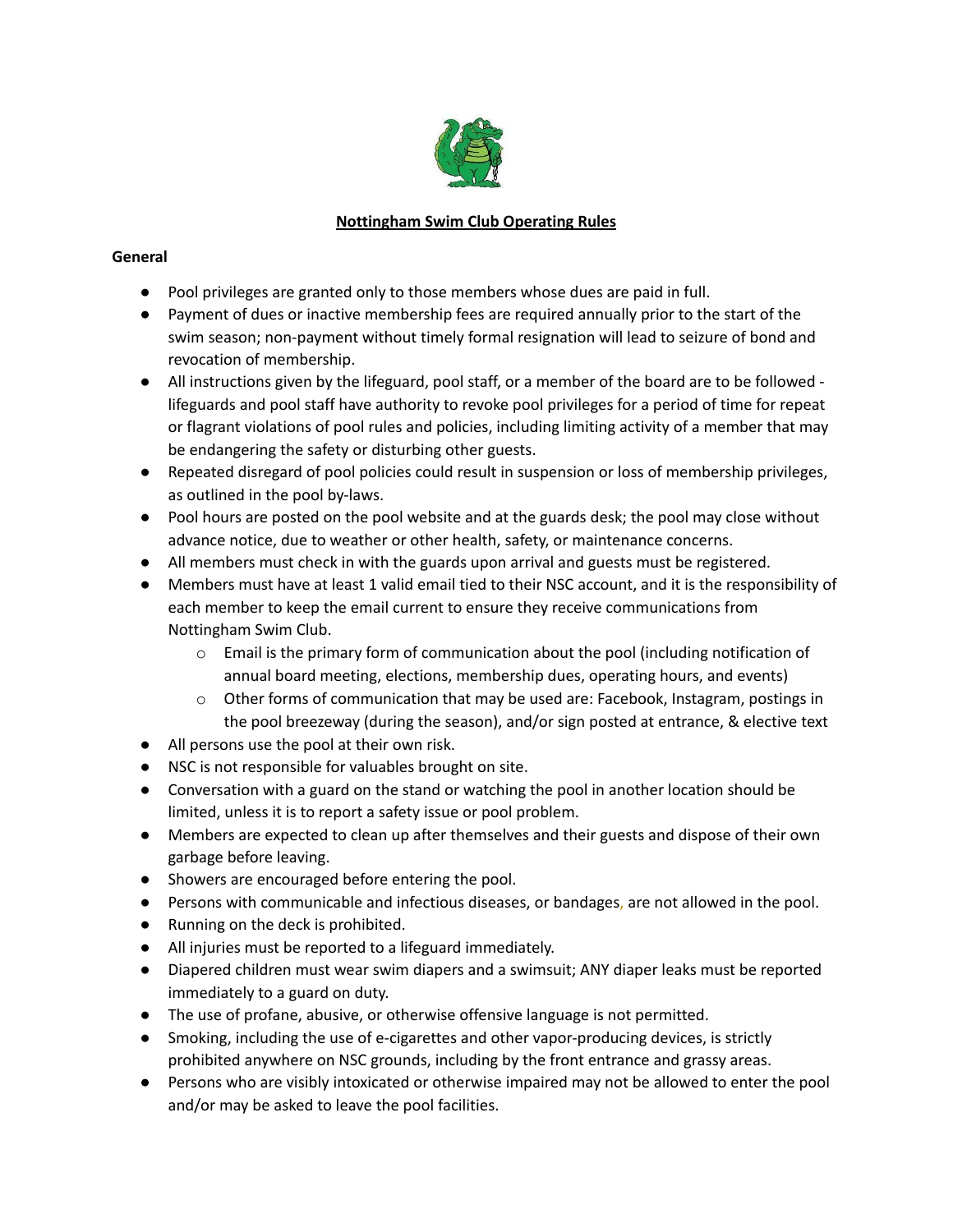- Pets are not to be brought on pool property inside the fence line, unless otherwise authorized in advance; any pets brought on property outside of the fence line must be leashed and attended by their owner at all times.
- If there is a conflict between this rules document and the rules boards located at Nottingham Swim Club, this document will control.

### **Youth Attendance Policy**

- Youth under the age of 12 must be accompanied by an adult or responsible person 14 years of age or older, and must be under that person's direct supervision while at the pool.
- Youth 12 years and older who have passed the Deep Water Swim Test may be granted unsupervised use of the pool, *at the request of their parents and at the discretion of the pool staff.*
- Repeated disregard of pool rules or the instruction of pool staff could lead to revocation of the privilege to attend the pool unaccompanied.

#### **Main Pool**

- If a guard is not on the stand, nobody is allowed to enter the pool.
- Children must pass a basic swim test to:
	- o Be allowed beyond wading depth, including the diving well
	- o Use the diving board
- Children wearing a personal floatation device need to have a responsible adult in the water within arm's reach. Alternatively, there may be another responsible person 14 years or older in the water within arm's reach as long as the responsible adult is on the pool deck within 2 feet of the pool and able to enter the pool if needed.
- One person at a time is allowed on the diving board.
- The previous person must clear the diving well (meaning, at the ladder or holding the side of the pool) before the next person uses the diving board.
- Posted diving board rules must be followed.
- Diving from the sides of the pool where water is less than 6 feet deep is prohibited.
- Tossing of balls or other items is at lifeguard discretion; balls must be soft/Nerf-like only.
- Only plastic water accessories (e.g. goggles, etc) are allowed in the pool area.
- Rafts and other floats are only allowed on Raft Nights.
- Pushing, dunking, and other horseplay is prohibited.
- It is prohibited to hang, stand, climb, or play on/under the pool stairs, it is for water entry and exits only.
- If the lap lane is up, priority is given to lap swimmers, so that swimmers can do laps if they choose.
- During busy times, Adult Swim/Safety Break may be called for a 15 minute interval, usually at the top of each hour – all children must exit the main pool at that time (they may not use the baby pool, unless 6 years old or under AND accompanied by an adult).
- The pool will close 15 minutes prior to NSC's closing time.

**Baby Pool**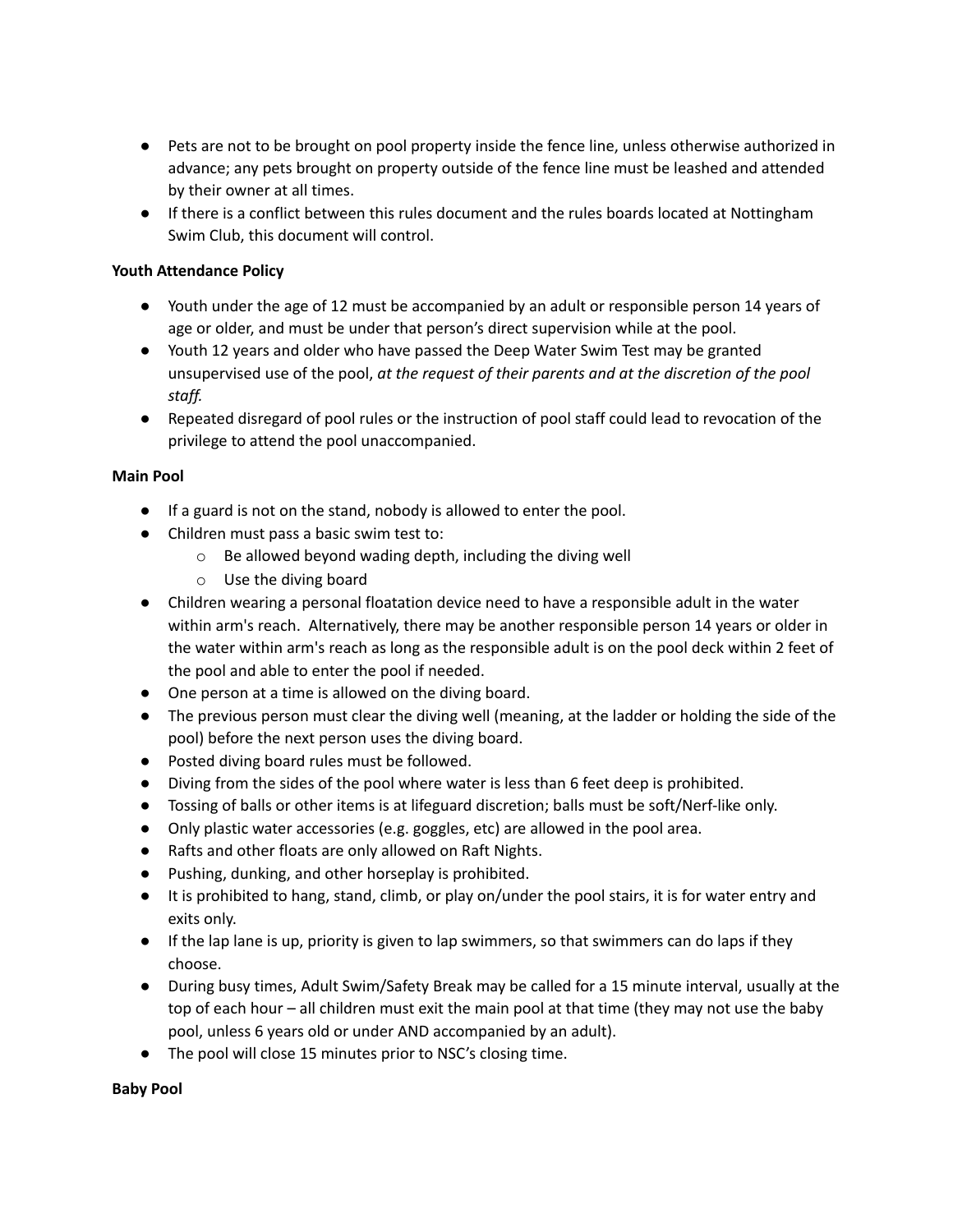- **REQUIRED:** Any child in the baby pool enclosure must be accompanied by a parent or guardian within the baby pool fence.
- Parents/Guardians are responsible for watching their children in the baby pool area, as this area is not actively monitored by lifeguards.
- Gate to the baby pool is to remain closed at all times.
- Baby pool hours follow main pool hours if the main pool is not open for general use, then the baby pool is also closed.
- No children over the age 6 permitted in the baby pool unless accompanying a younger child at parents discretion.
- The baby pool is not a gathering place for older children.
- Pool toys are provided for member use please return any toys you use to the basket before exiting the baby pool area.
- Pool toys should be larger than an adult fist.

## **Food/Drinks**

- No form of food or drink is allowed within four feet of the main pool, in high traffic or wet areas, or in the pool.
- No food is allowed within the baby pool area; no drinks are allowed within 4 feet of the baby pool/water.
- Members and guests choosing to consume alcoholic beverages are asked to do so responsibly, and from a cup or using a koozie to cover labels, provided that they are of legal age to consume.
- The Pool Manager, Lifeguard, or board member can determine that a member or guest is not permitted to swim after consumption of alcohol and may request a member to leave the pool grounds in the event of inappropriate behavior.
- No glass, ceramic, or breakable containers of any kind are allowed anywhere on the concrete pool deck.
- Members (and their guests) are expected to clean up after themselves and dispose of all garbage before leaving.
- Grills are available on a first come, first serve basis & should be cleaned after use.
- Access to the snack shack is restricted to staff and to members with express permission from staff.
- No gum chewing allowed on pool grounds.

## **Inclement Weather**

- The pool will be closed based on the staff discretion guided by the following criteria:
	- o **THUNDER:** Pool will remain closed for at least 30 minutes following the sound of thunder- verified by app
	- o **LIGHTNING**: Pool will remain closed for at least 30 minutes following lightning & guards will monitor the weather app to track storms and the pool will remain closed until there are no lightning strikes reported within 10 miles
	- o **HEAVY RAIN:** the pool will be closed during periods of heavy rain when the bottom of the pool is not clearly visible
- Members and guests will need to leave the property at the discretion of the Pool Staff and/or Board Members